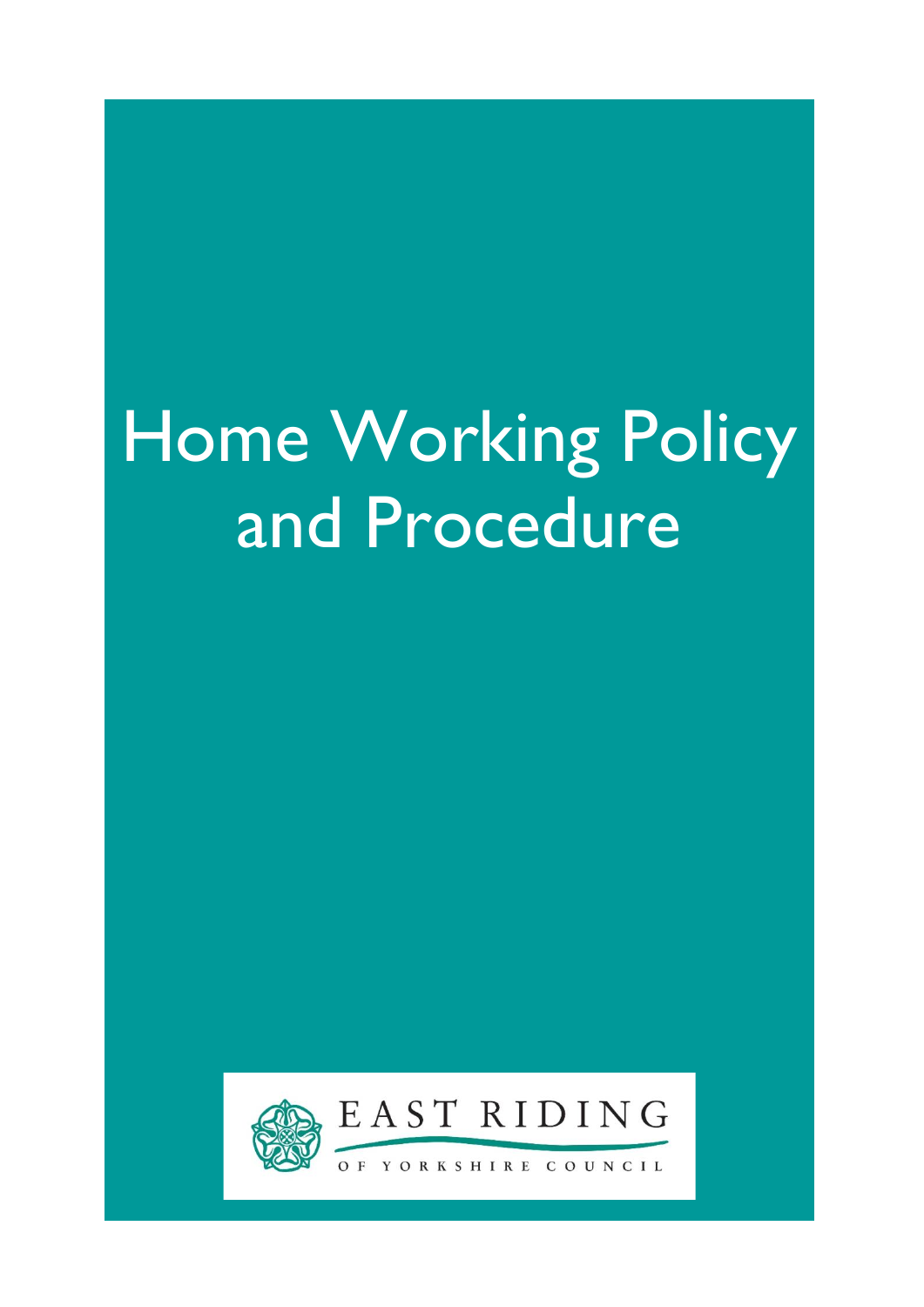| <b>Lead Directorate and Service:</b> | Corporate Resources - Human Resources             |
|--------------------------------------|---------------------------------------------------|
| <b>Effective Date:</b>               | November 2014                                     |
| <b>Contact Officer/Number:</b>       | <b>Employment Services Advice Centre / 391221</b> |
| Approved By:                         | Executive: 4.9.01                                 |
|                                      | Council: $10.10.01$                               |
|                                      | Cabinet: 21.9.04                                  |
|                                      | CMT: 9.6.14, Min: 15757                           |
|                                      | Cabinet: 25.11.14, Min: 5136                      |
|                                      |                                                   |

# Contents

| Τ.  |  |
|-----|--|
| 2.  |  |
| 3.  |  |
| 4.  |  |
|     |  |
| Τ.  |  |
| 2.  |  |
| 3.  |  |
| 4.  |  |
| 5.  |  |
| 6.  |  |
| 7.  |  |
| 8.  |  |
| 9.  |  |
| 10. |  |
|     |  |
|     |  |
|     |  |
| 4.  |  |
|     |  |
|     |  |
|     |  |
| 18. |  |
|     |  |
|     |  |
|     |  |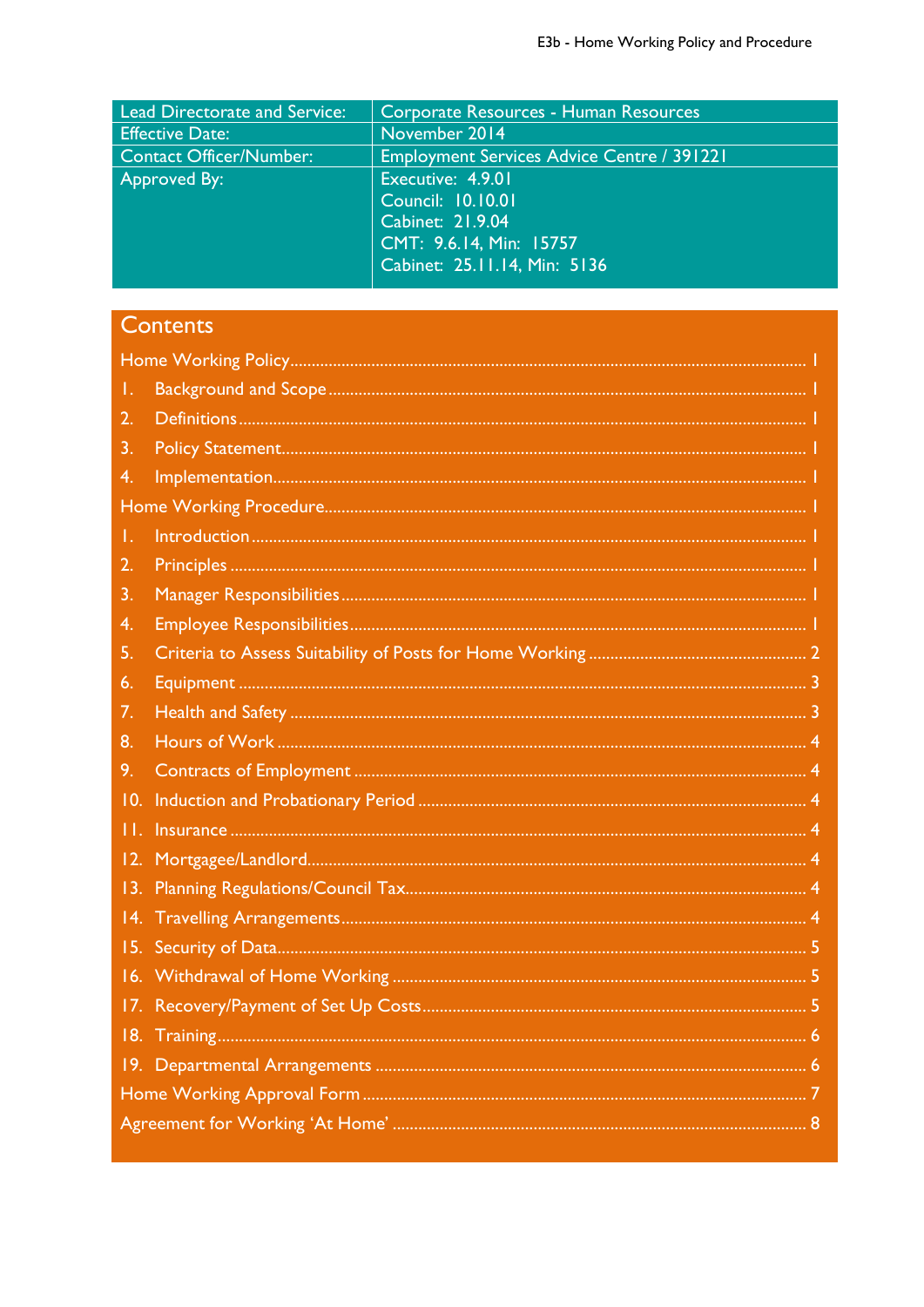## <span id="page-2-0"></span>**Home Working Policy**

## <span id="page-2-1"></span>**1. Background and Scope**

This policy aims to allow the achievement of efficiency and flexibility to deliver services, reduce costs and increase productivity whilst also supporting individual employees to balance their work life and domestic responsibilities.

This policy applies to all employees of the Council except school based employees unless adopted by the respective school governing bodies.

## <span id="page-2-2"></span>**2. Definitions**

There are three categories of home working:

## **Home Working**

#### **'At Home'**

Employees regularly undertake the majority of their work in the home environment or another remote location away from the Council's office locations. Home working employees usually work with the assistance of information technology and telecommunication links to the office, colleagues and clients.

#### **Working 'From Home'**

Employees undertake part of their work from home or use their home as a base for mobile working.

#### **'Occasionally Working From Home'**

Employees work at home on an ad-hoc basis to complete specific reports or projects.

#### <span id="page-2-3"></span>**3. Policy Statement**

The Council is working towards reducing costs and raising performance and recognises that working flexibly can assist in achieving these goals.

## <span id="page-2-4"></span>**4. Implementation**

Managers are responsible for implementing this policy and whilst the needs of the service will always remain paramount, requests from employees should be considered in line with service requirements.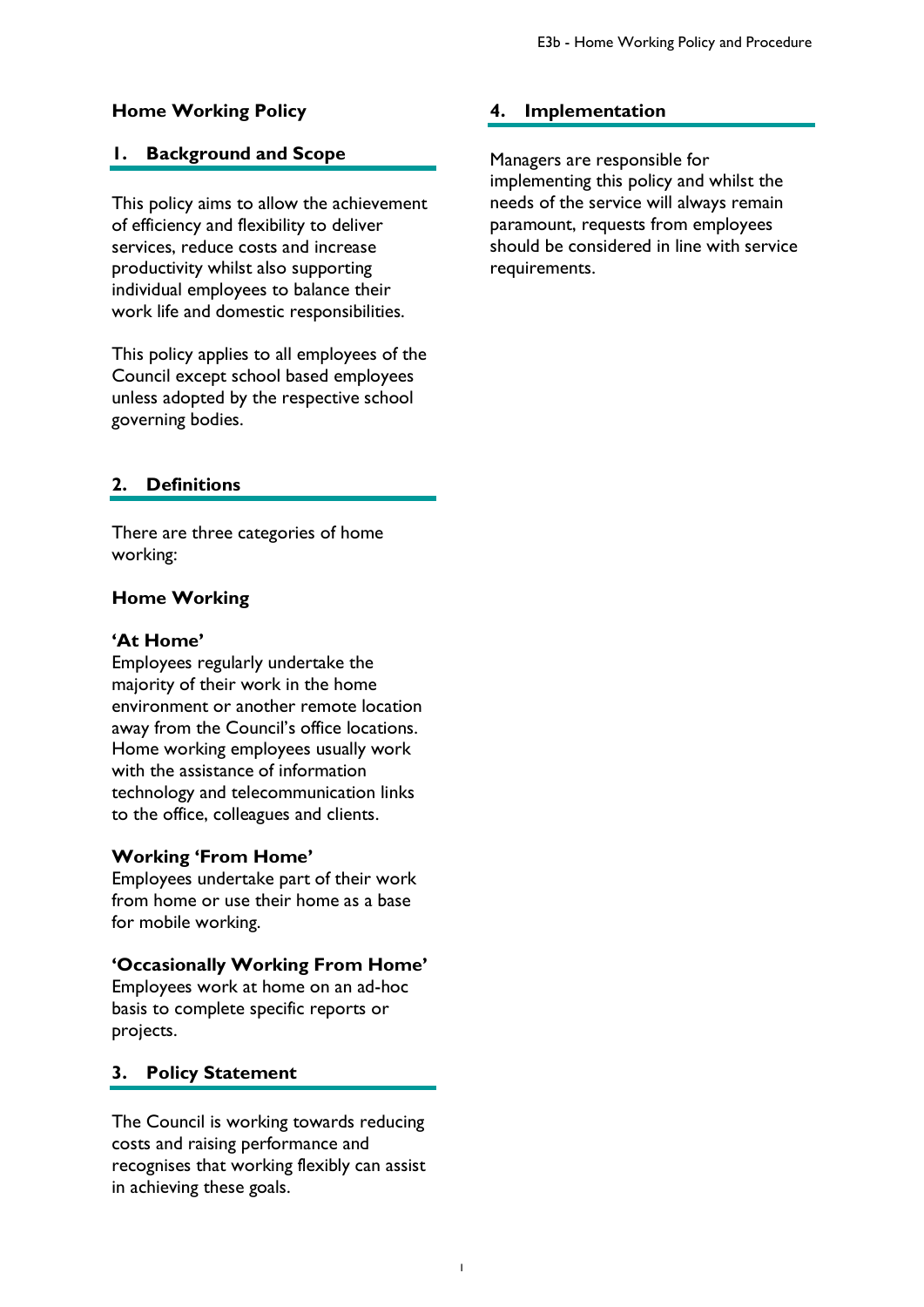## <span id="page-3-0"></span>**Home Working Procedure**

#### <span id="page-3-1"></span>**1. Introduction**

This procedure has been developed to assist Managers in determining whether tasks within their service can be performed by the employee in their own home and if so, outlines the issues for consideration. Prior to agreement, home working that requires IT systems and telecommunications installation are subject to a costed feasibility study by the ICT Department and an inspection of the proposed working accommodation by a suitably qualified Manager.

## <span id="page-3-2"></span>**2. Principles**

Employees may request to work 'at home' or 'from home' under the Right to Request Flexible Working Procedure. Alternatively Managers may offer this option to employees where they determine there are service benefits from doing so.

Heads of Service will determine which posts are suitable for home working ('at home' or 'from home'). An employee's Manager will determine if and when an employee can work occasionally from home.

Where current posts are considered for home working those employees occupying the posts will be given the opportunity to apply in the first instance.

Normal recruitment procedures apply to new or vacant posts allocated for home working.

All other policies and procedures of the Council that apply to office based employees will apply equally to home workers.

## <span id="page-3-3"></span>**3. Manager Responsibilities**

Managers must consider requests for home working and have clear justification if home working is deemed unsuitable.

Managers must keep detailed information on costs, productivity and performance issues arising from home working in order to monitor the effectiveness of the policy.

Managers must monitor the well-being of an employee working 'at home' and ensure that the employee is fully included in all communication, team meetings and information, access to training courses and promotion opportunities, work and social activities as appropriate in order to reduce any feeling of isolation or discrimination.

## <span id="page-3-4"></span>**4. Employee Responsibilities**

Employees must agree working hours with their Manager in accordance with the requirements of the service and keep their Manager updated of any changes to their working arrangements.

Employees will plan their own workload and take ownership of their work and must not see the role as limited to their professional involvement with everything else being someone else's responsibility.

Employees will keep their Manager regularly updated regarding workload and related issues and will attend the workplace for team meetings where required.

Employees will be responsible for ensuring that their home working environment complies with Council policies and Health and Safety requirement.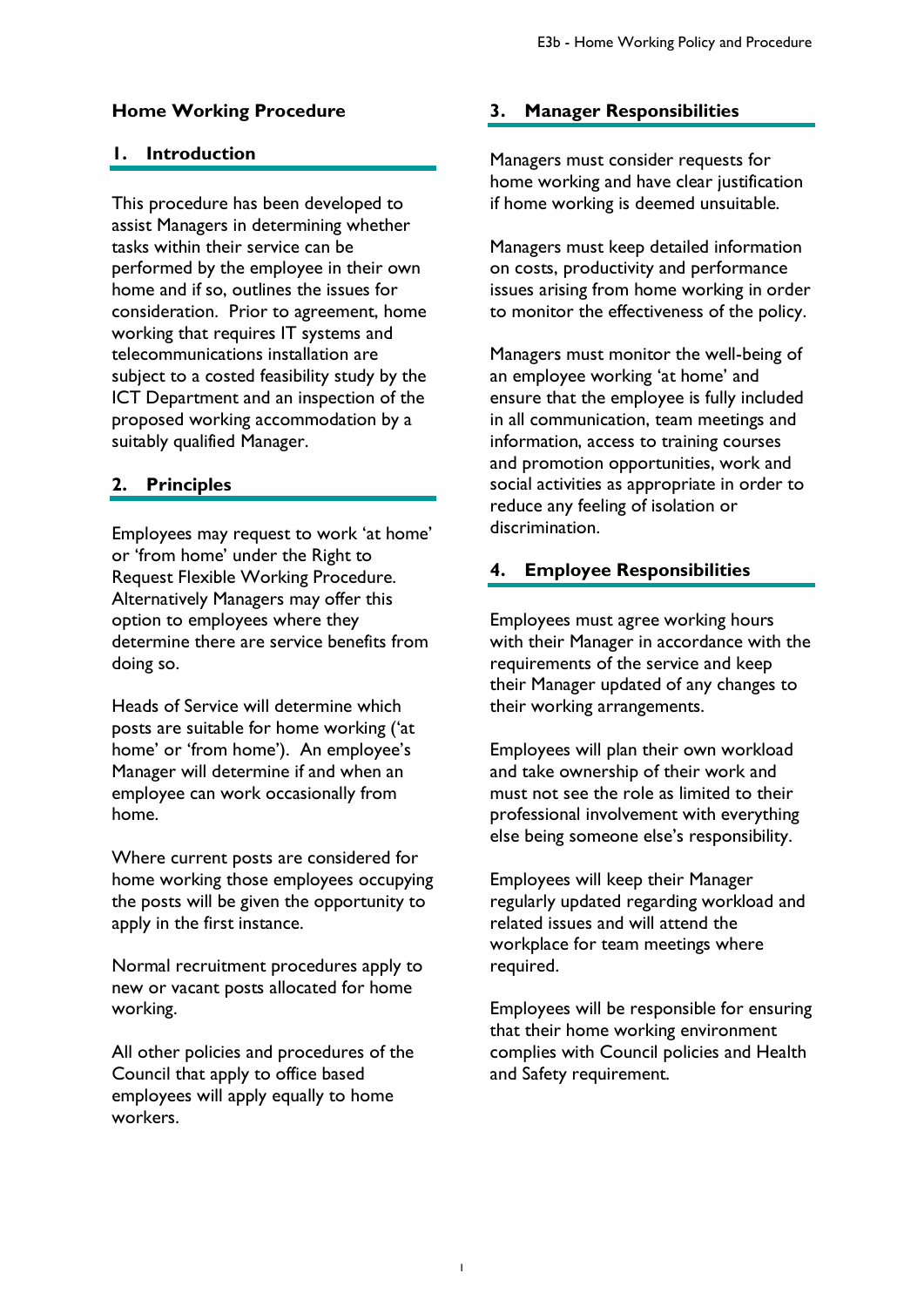## <span id="page-4-0"></span>**5. Criteria to Assess Suitability of Posts for Home Working**

In considering which posts, or aspects of a post, are appropriate for carrying out work 'at home', 'from home' or 'occasionally from home', Managers must take into account the following general points:

- There must be no adverse effects on costs or the performance level and quality of service.
- There must be clear objectives and measurable outputs.
- There must be no increase in workload of colleagues as a result of an employee home working.
- Arrangements must be in place for effective communication between the home worker and the workplace.
- There must be a costed feasibility study by the ICT Department to establish that effective communication links are possible within reasonable costs.
- There must be arrangements in place to ensure security of data.

Additionally, Managers must consider the following points when assessing the suitability of the three different categories of home workers:

'At Home' Category:

- Can work be accessed securely through VPN Networks?
- Can output be delivered securely to section base?
- Can data be stored securely in accordance with the Council's Data

Protection Policy and related principles?

- Is output measurable?
- Is direct face-to-face or telephone contact with the customer a requirement of the post?
- Is physical access to shared resources and capabilities necessary to perform duties?
- Are the required telecoms links and IT systems available?
- Does the home accommodation comply with health and safety regulations?

'From Home' Category:

- Can work be accessed securely through VPN Networks?
- Can output be delivered securely to section base?
- Can data be stored securely in accordance with the Council's Data Protection Policy and related principles?
- Does the employee need to come to the office to collect work or deliver output more than twice a week?
- Is output measurable?
- Is physical access to shared resources and capabilities required on a daily basis to perform duties?
- Are the required telecoms links and IT systems available?
- Does the home accommodation comply with health and safety regulations?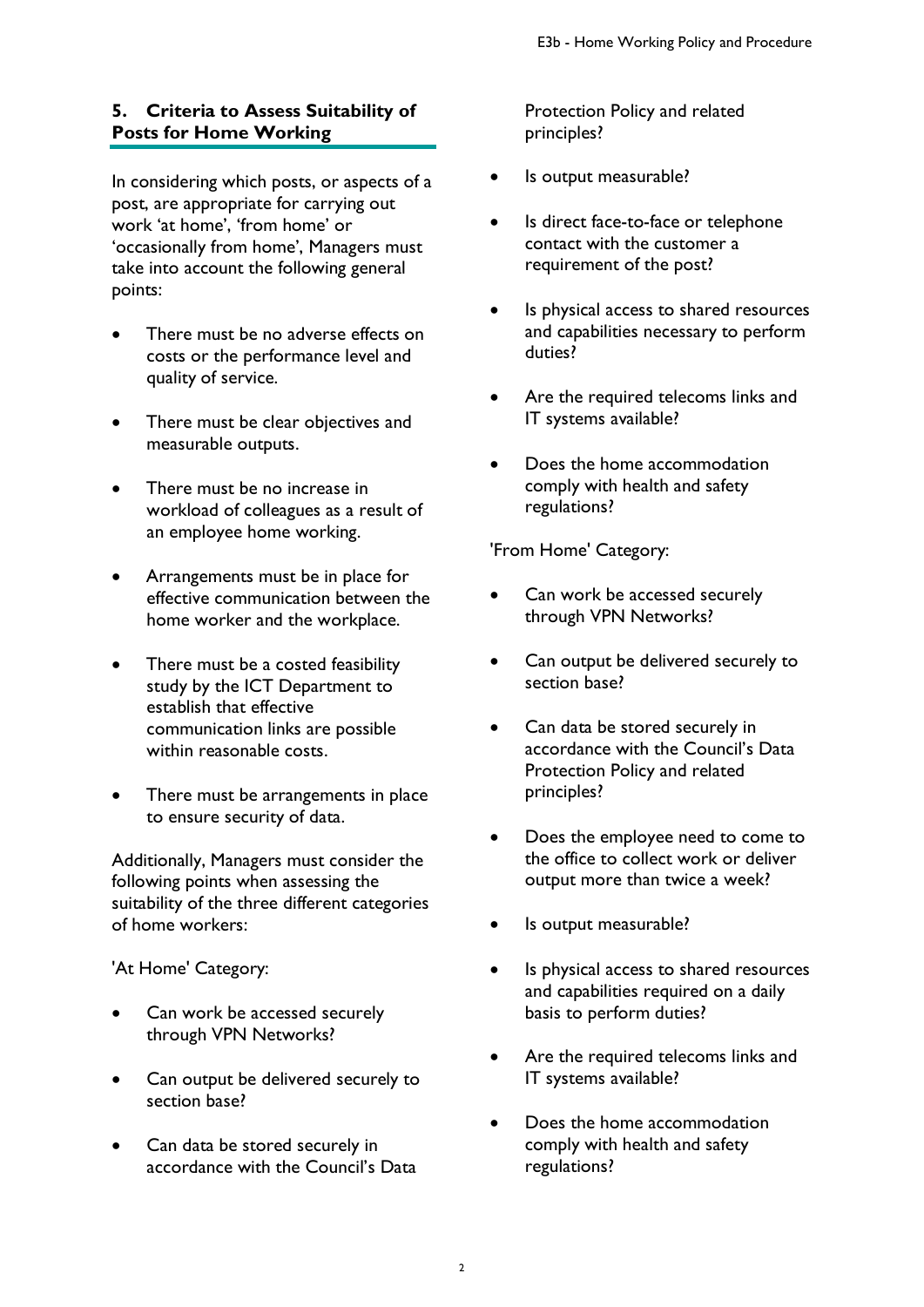Occasional Category:

- Appropriate arrangements must be made for the employee to supervise any other staff for which he or she is responsible.
- Working at home will only be carried out at times when the employee does not need to be accessible in person or circumstances dictate that this is the most appropriate approach.

The 'at home' and 'from home' category is not available to Managers who have office/mobile staff to supervise due to the consistency and accessibility required when managing a team.

A home working approval form must be completed and signed by the Director in consultation with the Director of Corporate Resources for 'at home' and 'from home' categories of home worker (Appendix A).

Home workers should normally live within reasonable travelling distance of the office to easily enable them to attend the office as required.

Home working will only be approved where essential IT links are possible within reasonable costs.

## <span id="page-5-0"></span>**6. Equipment**

The Council will supply equipment needed to enable an employee to work effectively 'at home' or 'from home'. This will include:

- the supply of telecoms lines to allow for connection to relevant networks including e-mail and intranet
- relevant, encrypted IT equipment including PC, laptops (although these are not suitable for prolonged periods of work), printer
- furniture including desk, chair, lockable drawers
- mobile phone where appropriate.

Occasional home workers and employees who work from home will not necessarily be supplied with permanent telecoms links or other equipment but may be given access to 'dial in' using a laptop if appropriate.

Equipment supplied by the Council is not for personal use, although the employee may access the internet for personal use if the appropriate authorisation has been given. Any private use must be undertaken in the employee's own non working time ie. before or after their working start and finish time or in their lunch break. Personal usage of email is limited to a maximum of 30 minutes per day and any excessive or inappropriate personal use could result in disciplinary action.

Equipment must not be used by anyone other than the home worker (eg members of the family, friends etc). All policies of the Council apply to home workers including the e-mail and internet policies.

## <span id="page-5-1"></span>**7. Health and Safety**

Most of the regulations made under the Health and Safety at Work Act 1974 apply to employees working 'at home' as well as to employees working within Council accommodation. It is the Manager's responsibility to undertake an initial risk assessment and then annually and conduct annual health and safety inspections of the work area in the home for 'at home' and 'from home' categories, to ensure that the work can be undertaken safely without endangering the health of the home worker or their family. Additionally, electrical equipment supplied by the Council should be regularly tested.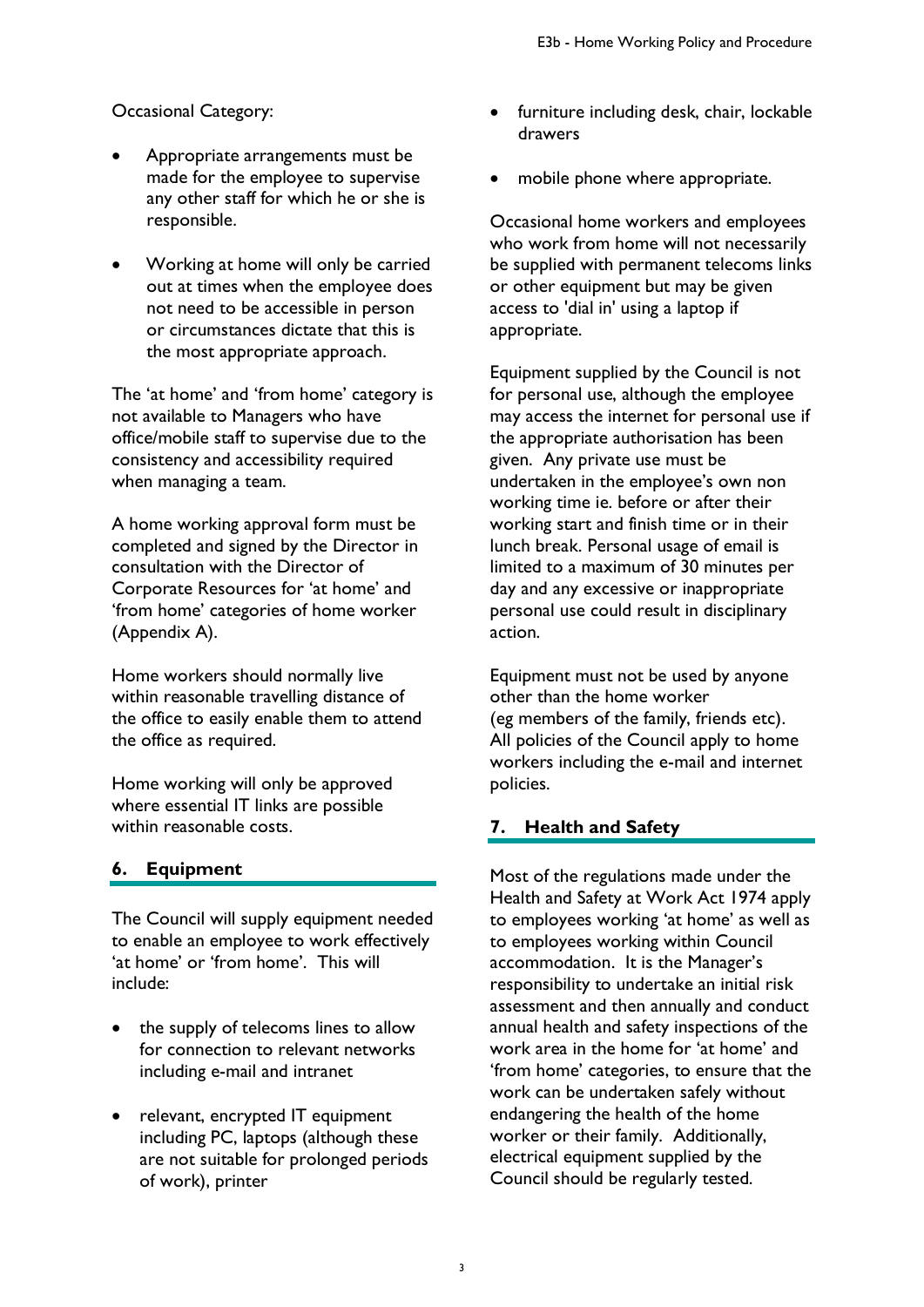More detailed guidelines and home worker risk assessment forms have been produced and Managers and employees should obtain copies from their designated Health and Safety Officer.

The home worker is responsible for dayto-day health and safety issues and for reporting any concerns to their Manager. They are responsible for completing a monthly health and safety inspection sheet, retaining it and taking any corrective action. The Manager will review these forms annually.

## <span id="page-6-0"></span>**8. Hours of Work**

Employees and Managers must agree an appropriate working pattern. Variation of the agreed working pattern must be agreed with the Manager in advance.

Requests from home workers to change their hours of work (ie to part time, job share, full time) will be treated in the same way as office based employees.

## <span id="page-6-1"></span>**9. Contracts of Employment**

Terms and conditions of employment for home workers are the same as for office based employees. However, a home working agreement for the 'at home' and 'from home' categories must be signed by the employee and the Manager to ensure the employee is aware of and agrees to the special conditions that working from home requires. Copies of a home working agreement (Appendix B) will be sent to the employee with the contract of employment.

## <span id="page-6-2"></span>**10. Induction and Probationary Period**

It is essential that home workers have a structured and full induction programme within the first week. The Council's 'Probationary Period Guidelines for Managers' must be followed.

## <span id="page-6-3"></span>**11. Insurance**

Employees working 'at home', with the agreement of their Manager, are covered by the Council's insurance policy for employer's liability and personal accident in the same way as office-based employees.

Equipment supplied to the home worker is also covered by the Council's insurance arrangements providing it is used for work purposes only.

Home workers are required to contact their own insurance company to advise that they will be working 'at home'. This does not usually result in an increase in premium. The Council will not reimburse any increase in premium should this occur.

## <span id="page-6-4"></span>**12. Mortgagee/Landlord**

Before commencing home working employees should advise mortgagees or landlords, if rented, that they intend to work 'at home.' The employee is responsible for obtaining authorisation from the mortgagee or landlord, if required. The Council will not be responsible for any additional costs as a result.

## <span id="page-6-5"></span>**13. Planning Regulations/Council Tax**

Using a room, or part of a room, to work in would not normally require planning permission.

Working from home should not affect your payment of Council Tax.

## <span id="page-6-6"></span>**14. Travelling Arrangements**

Business travel will be paid in accordance with Council policy; therefore mileage is not payable when the home worker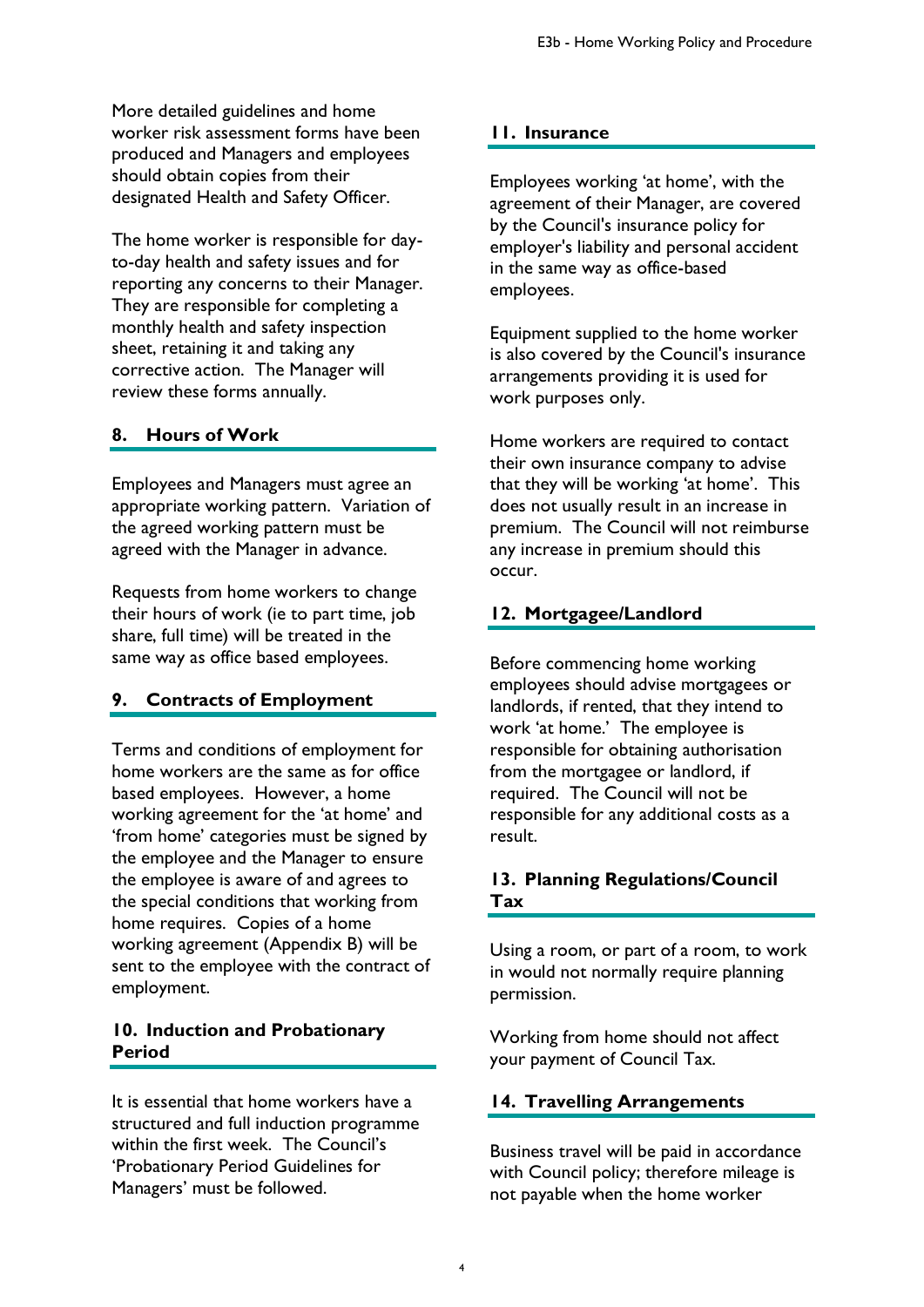attends the designated office base. Any other mileage incurred will have home to office base deducted in the normal way.

Under HMRC guidelines, the home will not be designated the employee's base as it is not an objective requirement that the duties be performed 'at home.' Any mileage undertaken to base will therefore not be eligible to tax relief. Managers are responsible for informing the Payments Section if employees are home working.

## <span id="page-7-0"></span>**15. Security of Data**

Employees must ensure that all information stored and accessed (including written information and that held on the computer) is secure and cannot be accessed by other parties. Failure to keep information secure will be considered as a serious matter and dealt with under the Council's Disciplinary Procedure.

## <span id="page-7-1"></span>**16. Withdrawal of Home Working**

Withdrawal of home working will be at the Council's discretion. The home worker will be given written notice in line with their contract of the withdrawal unless it is withdrawn as a result of a breach of trust, in which case no notice will be given. If no suitable post is available at the administrative base, the Council's Retraining and Redeployment Policy will be used to seek a suitable alternative post.

Where capability issues arise (ie the performance of the employee is in question) the Council reserve the right to immediately withdraw home working without notice to enable the employee to be more closely monitored at the office base.

Where the employee wishes to cease home working the employee must make a written request to this effect, giving their reasons, to the Manager. There is no

automatic right of return to the administrative base. However, where an identical office based post (job title, job outline and profile and spinal column point) is available the home worker will be transferred into it. Once the home worker has had a request to transfer to the administrative base agreed he/she would be prohibited from applying for home working in the future, unless there are exceptional circumstances, such as the ill health of the employee.

Where an identical post is not available a voluntary transfer to the office base will not be possible unless the employee applies for a different advertised post and is appointed using the Council's normal recruitment and selection procedures.

## <span id="page-7-2"></span>**17. Recovery/Payment of Set Up Costs**

Part or full recovery or payment of set up costs will occur should the employee:

- i) voluntarily discontinue home working.
- ii) voluntarily leave the employment of the Council.
- iii) relocate their home to an area where a feasibility study indicates that IT links cannot be achieved within a reasonable cost.
- iv) be subject to disciplinary or capability procedures which require the employee to cease home working.

Should the employee leave or cease home working in any of the circumstances listed at i, ii and iii above, within a period two years from the date of commencing home working, the Council will seek to recover the full amount of the original set up costs.

Should the employee relocate their home to an area where a feasibility study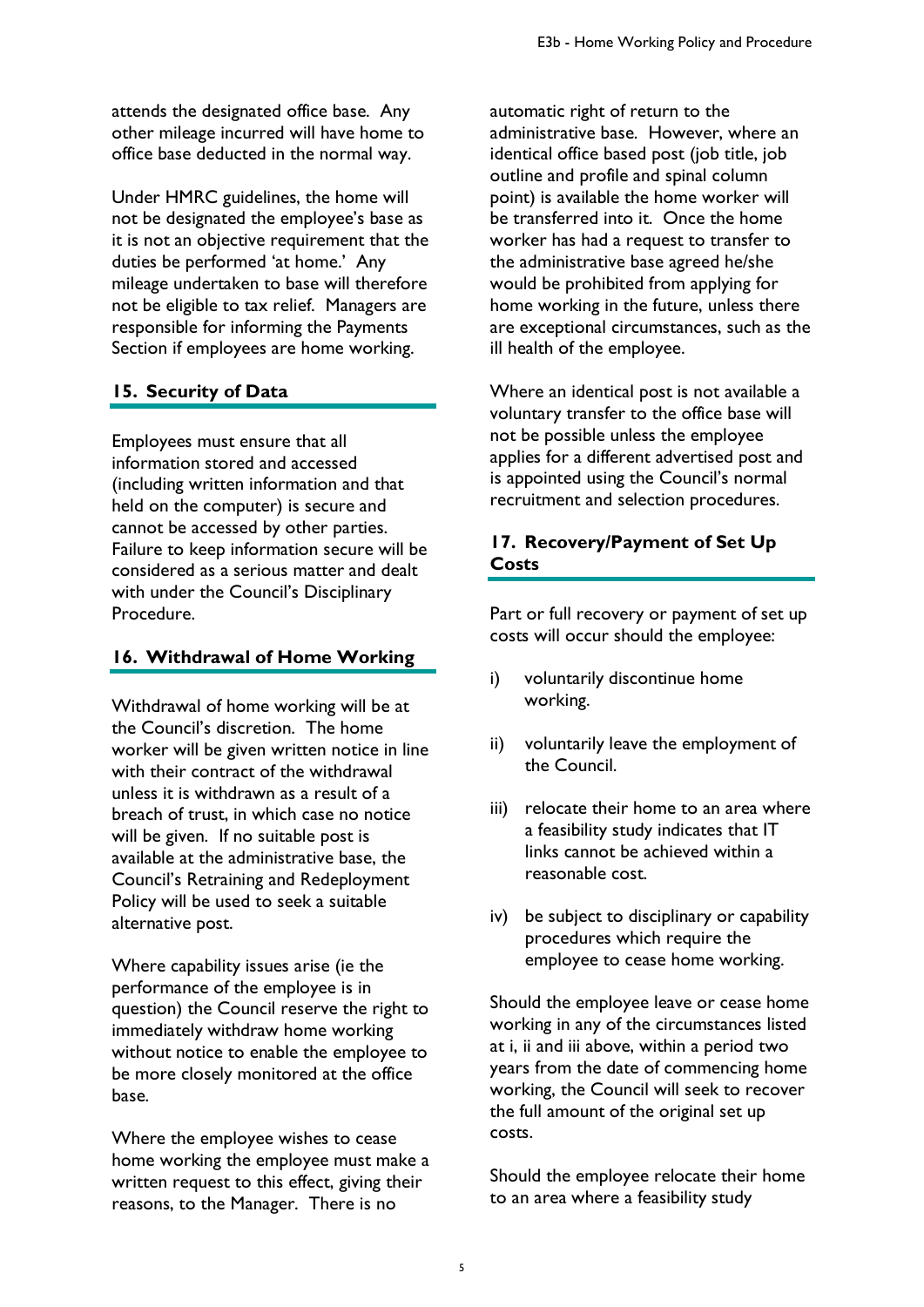indicates that IT links can be achieved within a reasonable cost, the employee will be required to pay for 50% of the set up costs for home working in the new property, which may be paid over the following two years by deductions from salary.

Should the employee be subject to disciplinary or capability procedures which require the employee to cease home working (iv above), within a two year period from the date of commencing home working, the Council will seek to recover a proportion of the original set up costs. The amount to be repaid will be reduced by 1/24th for each complete calendar month of service since the commencement of home working.

The final decision on the amount to be repaid will be made by the Director of Corporate Resources in consultation with the Service Director.

Set up costs which will be reclaimed include the cost of connecting the individual to a suitable IT link to enable the individual to access the Council's systems but do not include the cost of furniture and equipment. Any furniture and equipment will be removed from the property and reallocated. The Council in such circumstances will collect furniture and equipment.

## <span id="page-8-0"></span>**18. Training**

Managers will ensure that employees who work 'at home' or 'from home' will receive appropriate training in areas such as:

- Time management.
- Communication.
- Basic PC awareness.
- Health and safety.
- FIRST AID.
- Data protection.

Managers of home workers may also require specialist training in:

- Communication.
- Managing staff remotely.

## <span id="page-8-1"></span>**19. Departmental Arrangements**

This procedure should be supplemented by more detailed departmental guidelines where appropriate.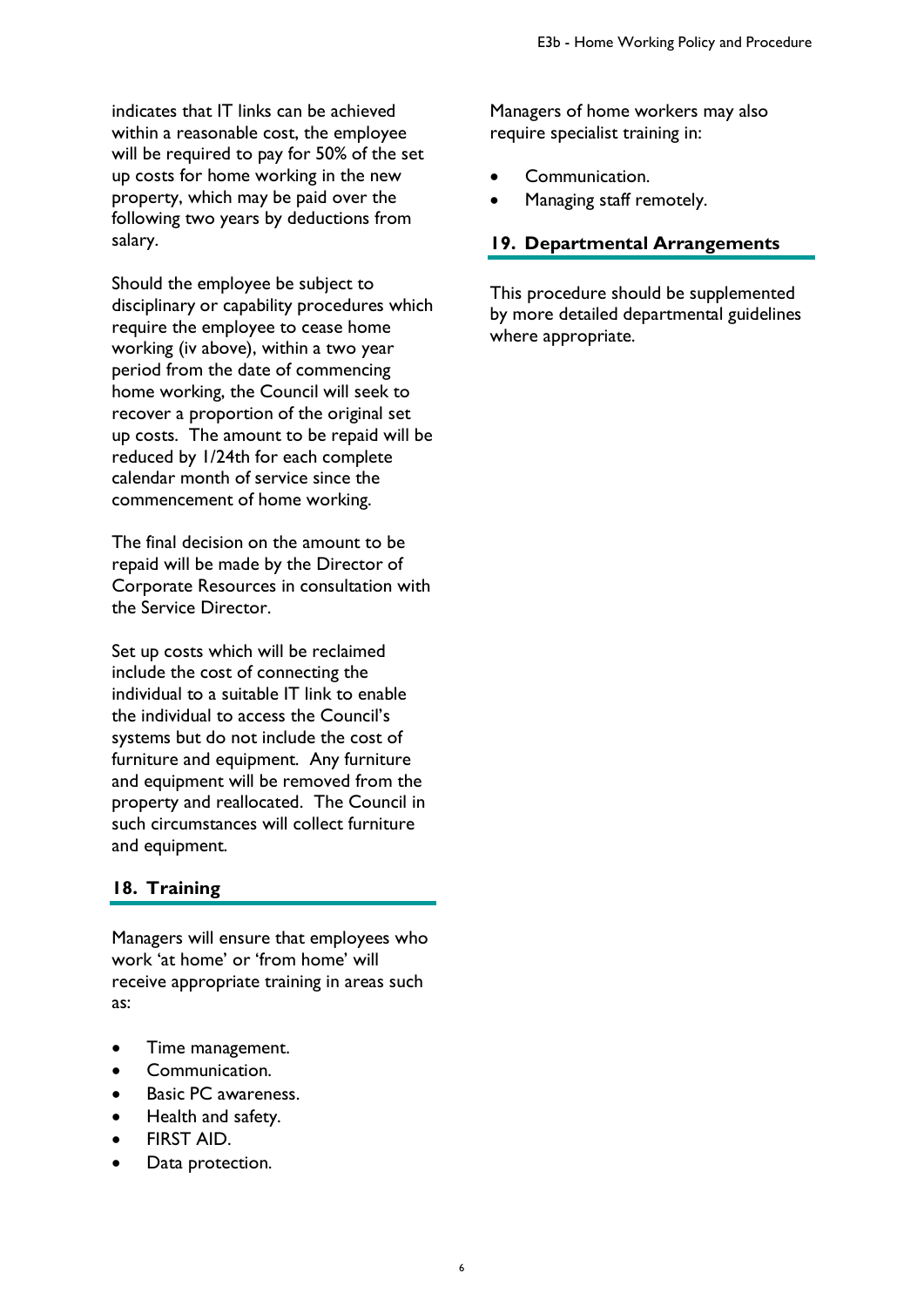## **APPENDIX A**

## **Home Working Approval Form**

<span id="page-9-0"></span>

| <b>East Riding of Yorkshire Council</b><br>Home working Approval Form                                                      |                                                              |            |  |                 |      |  |
|----------------------------------------------------------------------------------------------------------------------------|--------------------------------------------------------------|------------|--|-----------------|------|--|
| Post Title                                                                                                                 |                                                              |            |  |                 |      |  |
| Post Number                                                                                                                |                                                              |            |  |                 |      |  |
| Number of Hours                                                                                                            |                                                              |            |  |                 |      |  |
| How many other posts could be affected<br>by a decision to approve home working for the above<br>post?                     |                                                              |            |  |                 |      |  |
| What is the cost in the first year?                                                                                        |                                                              |            |  |                 |      |  |
| What are the objectives? (List on a separate sheet)                                                                        |                                                              |            |  |                 |      |  |
|                                                                                                                            | What are the measurable outputs? (List on a separate sheet.) |            |  |                 |      |  |
| Will the workload of other employees increase as a<br>result?                                                              |                                                              | Yes $\Box$ |  | $No \Box$       |      |  |
| If yes, how?                                                                                                               |                                                              |            |  |                 |      |  |
|                                                                                                                            | How will the home worker be supervised? (Be specific)        |            |  |                 |      |  |
|                                                                                                                            | What arrangements are in place for communication?            |            |  |                 |      |  |
| How will work be delivered and retrieved?                                                                                  |                                                              |            |  |                 |      |  |
| Is direct contact with the customer a requirement of the<br>post?                                                          |                                                              | Yes $\Box$ |  | No <sub>1</sub> |      |  |
| If yes, how will this be achieved?                                                                                         |                                                              |            |  |                 |      |  |
| Is physical access to shared resources and capabilities<br>required?                                                       |                                                              | Yes $\Box$ |  | $No \Box$       |      |  |
| Does the property comply with Health and Safety<br>Regulations!                                                            |                                                              | Yes        |  | No.             |      |  |
| Does the employee need to come to the office to collect<br>work or deliver output more than twice weekly?                  |                                                              | Yes $\Box$ |  | No              |      |  |
| Does the employee have authorisation from the<br>mortgagee/landlords to use the property for home<br>working, if required? |                                                              | $Yes$      |  | $No$ $\vert$    |      |  |
| What was the result of the costed feasibility study by the<br>IT Department?                                               |                                                              |            |  |                 |      |  |
| Name and Job Title of Manager                                                                                              |                                                              |            |  |                 |      |  |
| Signature of Manager                                                                                                       |                                                              | Date       |  |                 |      |  |
| Director of                                                                                                                |                                                              | Signed     |  |                 | Date |  |
| Director of Corporate<br>Resources                                                                                         |                                                              | Signed     |  |                 | Date |  |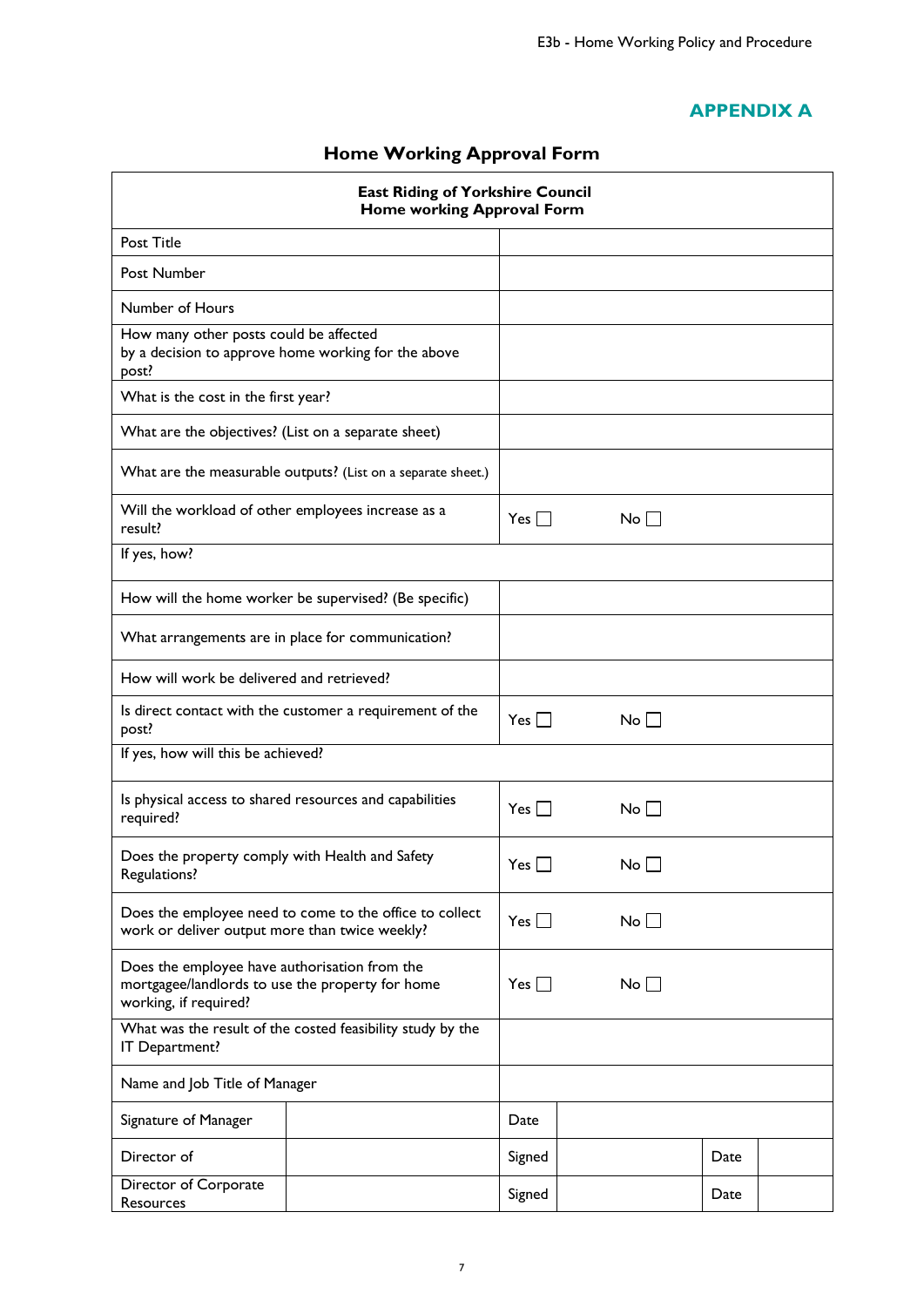## **APPENDIX B**

## **Agreement for Working 'At Home' Conditions of Employment**

## <span id="page-10-0"></span>**Hours of Work**

Your hours of work are specified in your Statement of Main Terms and Conditions of Employment, which is attached. Any variation to your hours of work must be agreed with your Manager prior to making any change. Any annual leave or other leave must be agreed with the Line Manager in the normal way, prior to taking the leave. Sickness must be notified to your Manager, in line with the sickness provisions of your Statement of Main Terms and Conditions of Employment.

## **Health and Safety**

Health and Safety regulations apply to home working and you are responsible for ensuring that appropriate checks are made on all equipment and that you operate a safe working environment. You must liaise with your Manager to ensure that you understand Health and Safety regulations and that they are complied with.

## **Data Protection**

You must ensure that all information stored and accessed (including that held on computer) is secure, cannot be accessed by anyone other than yourself, and has appropriate encryption in order to comply with the Data Protection Act. You must have completed training in Data Protection and, the computer must not be used by anyone other than yourself.

#### **Supervision/Management**

You will be required to attend the office, as and when requested by your Manager but in particular for meetings, supervision and training a minimum of once a week.

## **Communication**

You must ensure that you have access to relevant information such as Grapevine and the Council's intranet.

## **Trust**

As an employee who works from home you are trusted to work the hours you have agreed with your Manager. Should this trust be broken you will be subject to the Council's disciplinary/capability policies and may be required to cease the home working arrangement with immediate effect.

#### **Travel**

Business travel will be paid in accordance with Council policy. Your base for the purpose of travel allowances is  $\qquad \qquad$ 

## **Other Terms and Conditions of Employment and Policies**

Other terms and conditions of employment are as stated in the Statement of Main Terms and Conditions of Employment. All policies, procedures and practices that apply to office based employees will apply equally to home workers.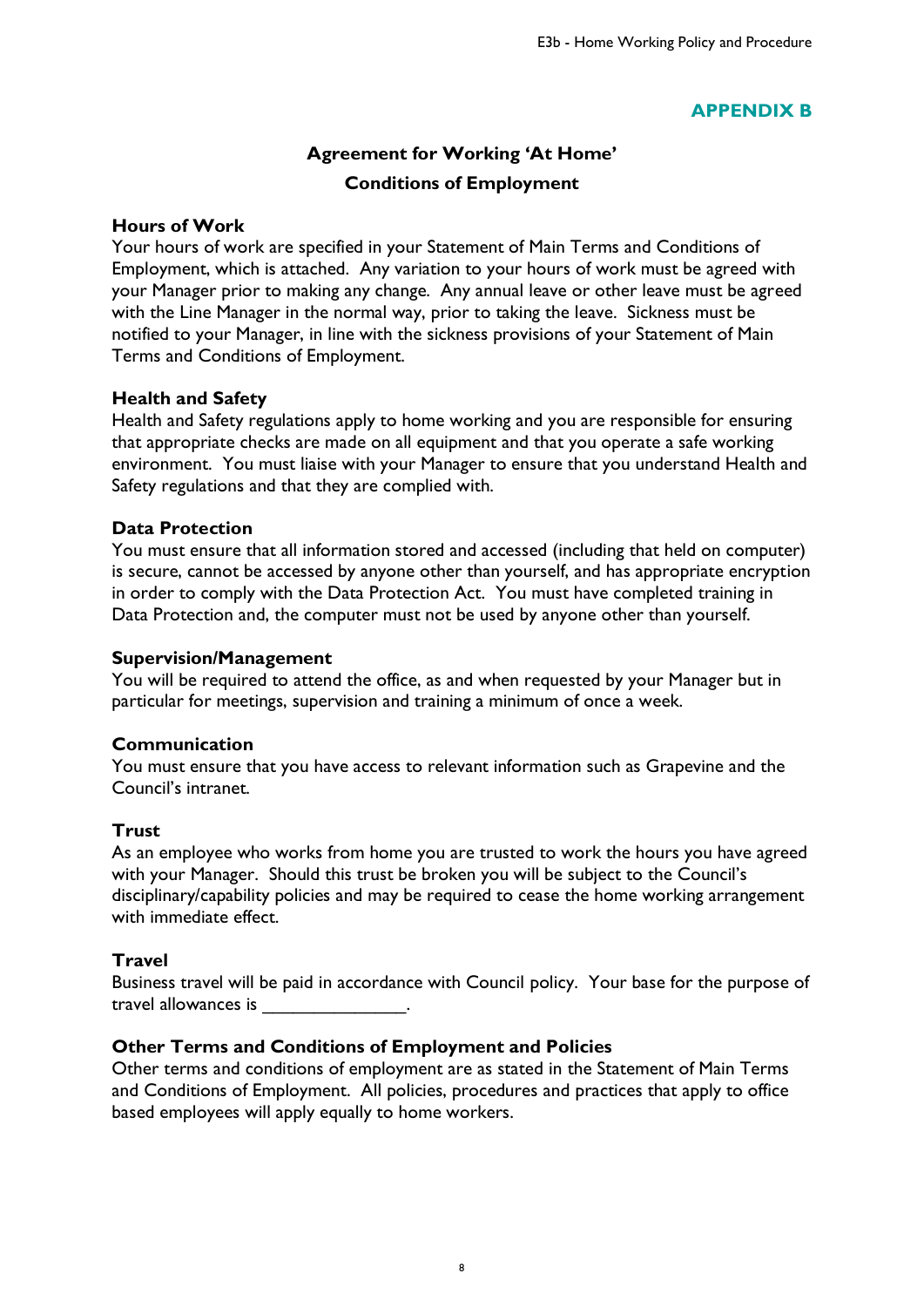## **Withdrawal of Home Working**

Withdrawal of home working will be at the Council's discretion. The home worker will be given one month's written notice of the withdrawal unless it is withdrawn as a result of a breach of trust, as identified above, where no notice will be given.

Should you wish to discontinue the home working arrangement a written request must be made to your Manager giving details of the reasons. The Council has no obligation to discontinue home working and provide work at the Councils normal place of work.

#### **Equipment**

Work equipment will be provided by the Council. The Council will provide the necessary paper and stationery for use on the computer. The employee and the Manager will be responsible for keeping an up to date inventory of all work equipment.

#### **Costs**

The Council will pay for telephone costs, incurred in the use of a modem and work related telephone calls, providing these are itemised. Telephone costs will be paid quarterly, subject to the employee providing an itemised, official and original invoice, highlighting the amount claimed. The Council will not pay for, or contribute towards the cost of accommodation, electricity, lighting, or broadband/mobile connectivity etc.

#### **Miscellaneous Issues**

The Council's property will be covered by the Council's insurance policy.

You are responsible for informing your insurance company and mortgage company/landlord of this home working arrangement, and are responsible for any additional costs which may arise as a result.

#### **Change of Address**

Should you sell your property you may be liable for Capital Gains Tax, although this is not usually a problem where one person is occupying one room in the house for the purposes of business. However, it is your responsibility to understand and comply with this where appropriate. You may wish to contact the Inland Revenue.

You are required to give your Manager eight weeks' notice, in writing, of any change of address or telephone number.

Should you move out of the East Riding of Yorkshire Council or Kingston upon Hull City Council boundary you will be deemed to have terminated your employment with the Council.

A feasibility study will be undertaken to determine whether you will be allowed to continue home working in your new home.

Should the feasibility study indicate that IT links can be achieved within a reasonable cost, you will be required to contribute 50% of the cost of setting up in any new property. This may be payable over a 24 month period after the move takes place through salary deduction.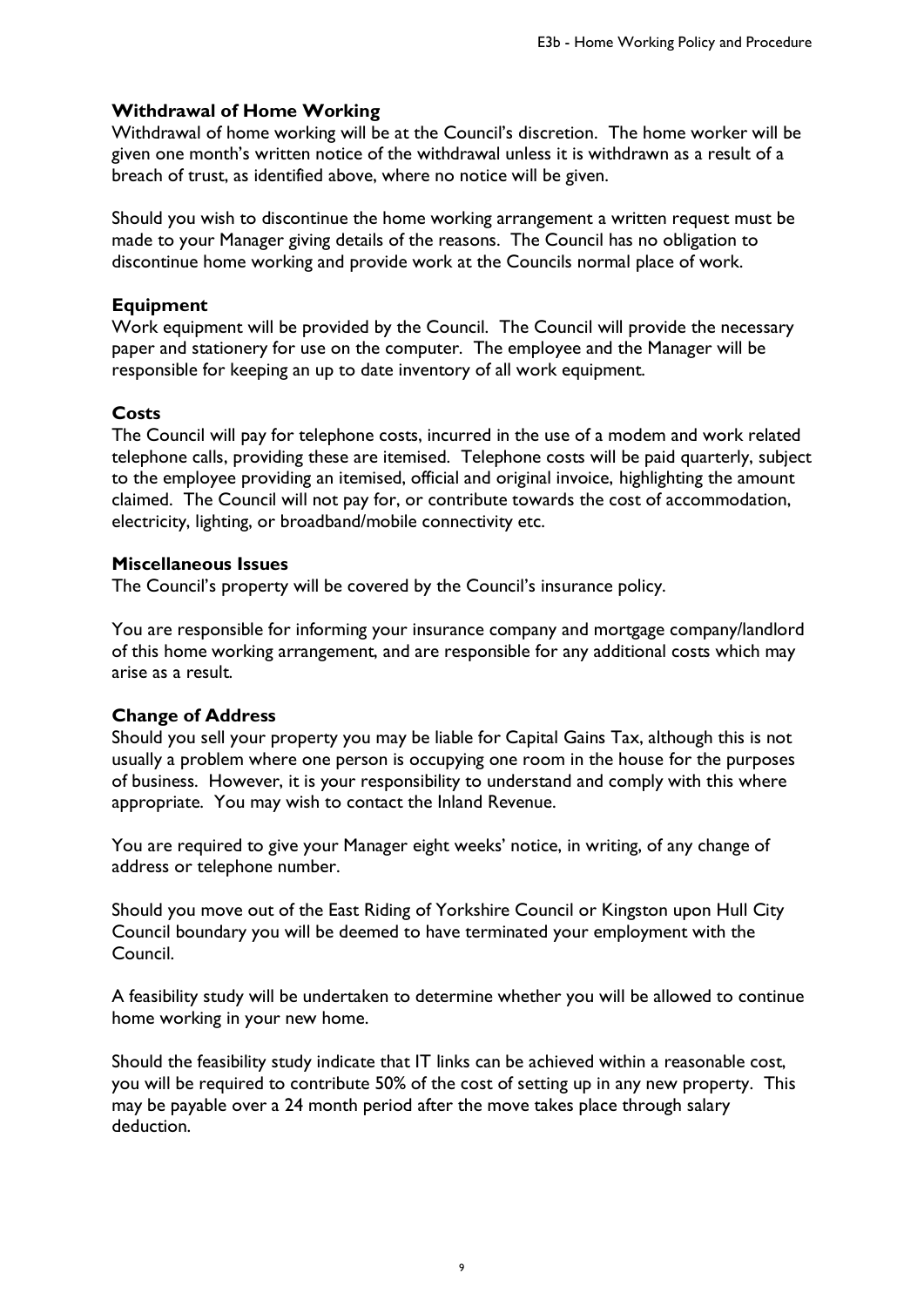Should you leave in any of the circumstances listed in below, within a within a period three years from the date of relocating your home, the Council will seek to recover the full amount of the original set up costs.

## **Termination of Employment**

Should you:

- i) voluntarily discontinue home working
- ii) relocate your home to an area where a feasibility study indicates that IT links cannot be achieved within a reasonable cost
- iii) move outside the East Riding of Yorkshire Council or Kingston upon Hull City Council boundary
- iv) voluntarily leave the employment of the Council
- v) be subject to disciplinary or capability procedures where you are required to cease home working

within a period two years from the date of commencing home working, the Council will, seek to recover a proportion of the original set up costs. The amount to be repaid will be reduced by 1/24th for each complete calendar month of service since the commencement of home working.

Should you or the Council terminate your employment, appropriate arrangements will be made through your Manager to collect the Council's property.

\_\_\_\_\_\_\_\_\_\_\_\_\_\_\_\_\_\_\_\_\_\_\_\_\_\_\_\_\_\_\_\_\_\_\_\_\_\_\_\_\_\_\_\_\_\_\_\_\_\_\_\_\_\_\_\_\_\_\_\_

\_\_\_\_\_\_\_\_\_\_\_\_\_\_\_\_\_\_\_\_\_\_\_\_\_\_\_\_\_\_\_\_\_\_\_\_\_\_\_\_\_\_\_\_\_\_\_\_\_\_\_\_\_\_\_\_\_\_\_\_

\_\_\_\_\_\_\_\_\_\_\_\_\_\_\_\_\_\_\_\_\_\_\_\_\_\_\_\_\_\_\_\_\_\_\_\_\_\_\_\_\_\_\_\_\_\_\_\_\_\_\_\_\_\_\_\_\_\_\_\_

 $\mathcal{L}_\text{max}$  , and the contribution of the contribution of the contribution of the contribution of the contribution of the contribution of the contribution of the contribution of the contribution of the contribution of t

\_\_\_\_\_\_\_\_\_\_\_\_\_\_\_\_\_\_\_\_\_\_\_\_\_\_\_\_\_\_\_\_\_\_\_\_\_\_\_\_\_\_\_\_\_\_\_\_\_\_\_\_\_\_\_\_\_\_\_\_

\_\_\_\_\_\_\_\_\_\_\_\_\_\_\_\_\_\_\_\_\_\_\_\_\_\_\_\_\_\_\_\_\_\_\_\_\_\_\_\_\_\_\_\_\_\_\_\_\_\_\_\_\_\_\_\_\_\_\_\_

Name: \_\_\_\_\_\_\_\_\_\_\_\_\_\_\_\_\_\_\_\_\_\_\_\_\_\_\_\_\_\_\_\_\_\_\_\_\_\_\_\_\_\_\_\_\_\_\_\_\_\_\_\_\_\_\_\_\_\_\_\_

Address at which home working will be performed:

Home address (if different from above):

| Telephone number:        |  |
|--------------------------|--|
| Mobile telephone number: |  |
| E-mail address:          |  |
| Job title:               |  |